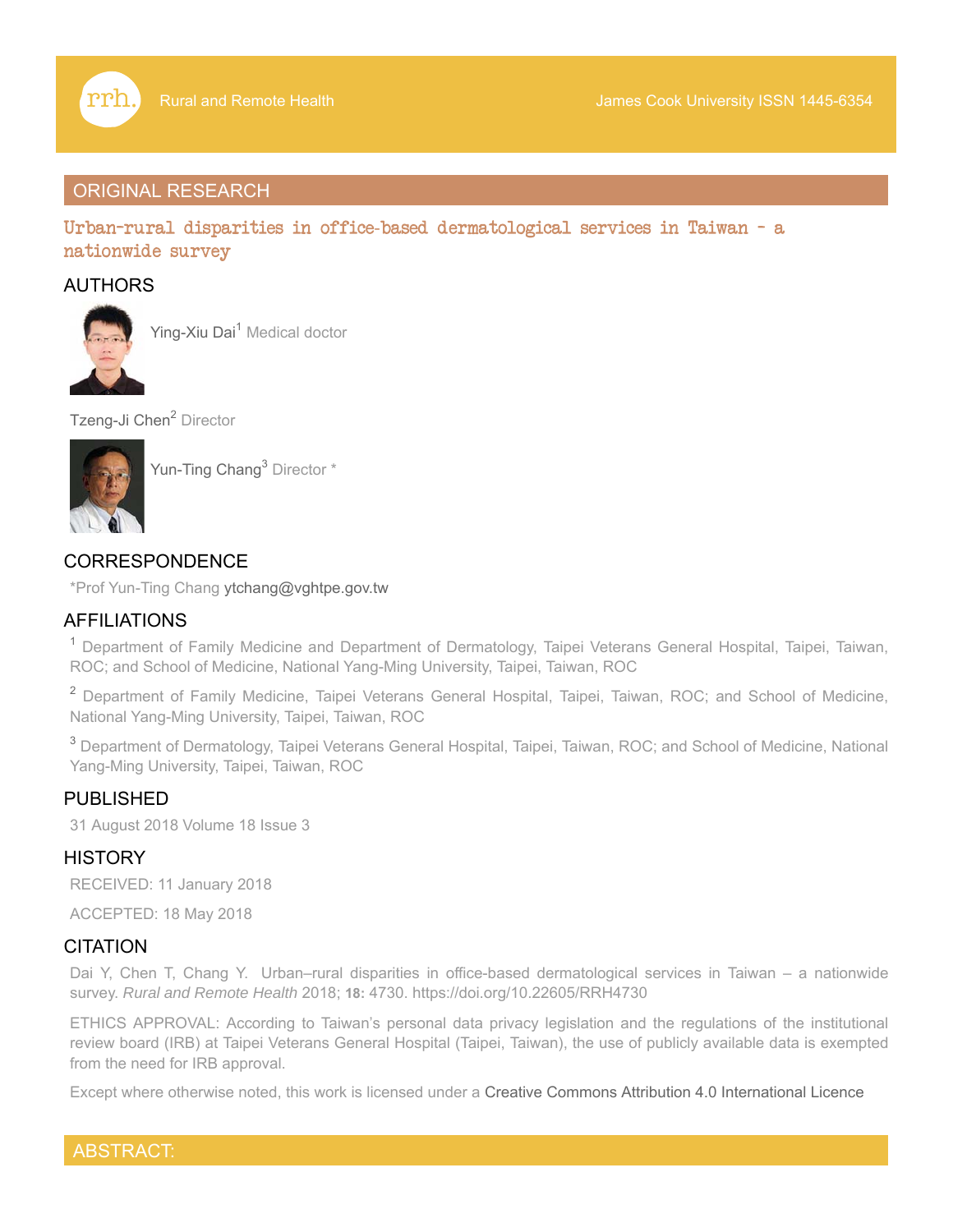**Introduction:** Shortages and maldistribution of dermatology services have negative impacts on the quality of care for patients with skin problems. Only a limited amount of literature is available regarding the current state of dermatologic services in Taiwan. The aim of this study was to examine the urban–rural distribution of dermatologists and office-based dermatology services in Taiwan.

**Methods:** Data regarding dermatology workforce and their geographic distribution were collected from the Taiwan Medical Association, Taiwan Dermatological Association, and Department of Household Registration, Ministry of the Interior, while data on the locations and opening hours of dermatologic clinics were sourced from the National Health Insurance Administration. The locations and opening times of dermatologic clinics were stratified by urbanisation levels. **Results:** There were 4.27 dermatologists per 100 000 persons in Taiwan. Taipei City was the most dermatologist-dense area (9.61 dermatologists per 100 000 people), while Lienchiang County had no dermatologists at all. Among the 444 office-based dermatologic clinics in Taiwan, the overwhelming majority were located in urban (77.5%) and suburban (20.9%) areas, with two-thirds of towns in Taiwan (67.1%, *n*=247) having no dermatologic clinics at all. On average, the clinics provided 14.9 service sessions per week (standard deviation 3.04). Altogether, only 57.1% of the rural clinics were open during any of Saturday evening, Sunday daytime and Sunday evening, while the corresponding percentage was 75.9% for urban areas. Statistical analysis shows that the open ratios in suburban areas were significantly lower than those in urban areas on Saturday evening, Sunday daytime and Sunday evening (*p*<0.001), while urban and rural areas had no significant difference in open ratios on these three sections.

**Conclusions:** In Taiwan, dermatologists are unevenly geographically distributed, with most practising in urban areas. Also, there are remarkable urban–rural disparities in the availability of services on Saturday evening, Sunday daytime and Sunday evening.

## **KEYWORDS:**

ambulatory care, dermatology, Taiwan, universal health insurance program, urban–rural inequality.

## FULL ARTICLE:

#### **Introduction**

Skin diseases are common public health problems and cause a significant burden. Morbidity and mortality from skin diseases are expected to increase, and the prevalence of these diseases and related healthcare spending is considered to be among the fastest growing for any medical condition<sup>1-3</sup>. Dermatologists are recognised as the specialists most qualified for managing skin diseases and performing cutaneous cosmetic and surgical procedures $^{4\text{-}6}.$ Therefore, comprehensive and detailed information regarding the current state of dermatologic services is important for better allocating the resources needed in caring for skin diseases $^7$ . In Taiwan, the official organisation responsible for the development and supervision of dermatology residency training programs is the Taiwanese Dermatological Association (TDA), which was founded in 1975. Over the past 40 years, the field of dermatology has experienced rapid growth in the production of practitioners. The supply of dermatology services may have long-term impacts on the quality of care in the future. However, information regarding the supply and distribution of dermatology workforce and services remains limited. The aim of this article was to investigate the supply of dermatology services, their geographic distribution and the availability of dermatology services within the National Health Insurance (NHI) program of Taiwan.

#### *Background*

Taiwan's NHI program was established in 1995 to provide health care to all the residents of Taiwan. Currently, 99.9% of Taiwan's population is covered by the NHI program. It is a government-administered insurance-based national healthcare system. Taiwan has a single payer system for health care. The characteristics of the NHI system include good accessibility, comprehensive population coverage, short waiting times, relatively low costs and an NHI databank for planning, monitoring and evaluating health services $^8$ . However, the gatekeeper role of family physicians is weak in Taiwan. Taiwanese citizens are able to choose their healthcare providers without a referral, including dermatologists at any level of medical facility. In Taiwan in 2013, most of the dermatologic services were provided in physician clinics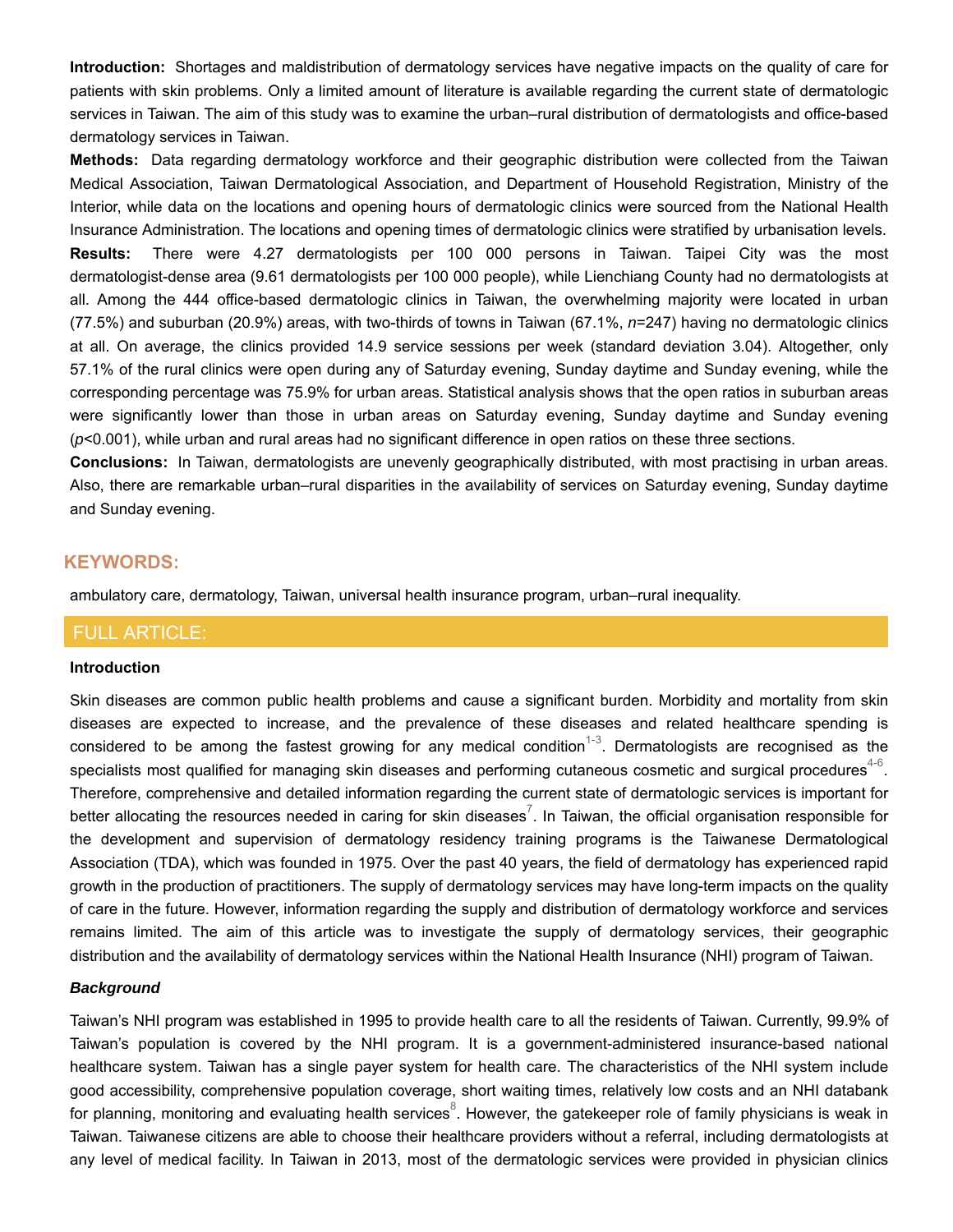(86.4%), followed by metropolitan hospitals (5.9%), academic medical centres (4.7%) and local community hospitals  $(3.0\%)^9$ . As for the workforce distribution according to facility levels, most dermatologists practised in physician clinics (69.5%, *n*=818), followed by academic medical centres (18.7%, *n*=220), metropolitan hospitals (9.8%, *n*=115) and local community hospitals (2.0%, *n*=23)<sup>10</sup>. A similar phenomenon was also documented in the USA. In the USA, most dermatologists worked in a dermatology group or solo practice with less than 30% of dermatologists in multispecialty groups and academic settings in 2014 $^{\rm 11}$ . In Taiwan in 2013, 52.6% of the patients with skin diseases visited dermatologists for help, compared with 32.6% who visited non-dermatologists and 14.8% who visited both $^{\rm 12}.$ 

## **Methods**

#### *Data collection*

Data regarding numbers in the dermatology workforce, including attending dermatologists, fellows, and residents, were obtained from the Taiwan Medical Association (TMA) database and TDA database. The TMA and TDA database included graduates from Taiwanese dermatology residency programs (for the years 1981–2015), as well as geographic information consisting of townships, districts, counties and provincial cities $^{10,13}$ . Dermatologist-to-population ratios were calculated using the TMA data and population data from the Department of Household Registration, Ministry of the Interior $10,14$ .

Data on dermatologic clinics themselves were obtained from the NHI administration, which provides detailed information related to contracted healthcare facilities publicly on its website, and updates that data monthly $^{\rm 15}$ . In this study, the related data were analysed, including contracted medical facilities, with full names, addresses, contract types and medical specialties at all healthcare facilities. The opening times of ambulatory services at each contracted healthcare facility were also examined in this study $^{16}$ . More specifically, the opening times were divided into 21 sessions (morning, afternoon and evening) for each of the seven days of the week.

The basic data on all 368 townships in Taiwan were collected from the *Monthly Bulletin of Interior Statistics*<sup>14</sup>. Townships are the third-level administrative subdivisions of counties of Taiwan. Initially, from the complete list of contracted medical specialties at all healthcare facilities, 445 office-based clinics that provided dermatologic services were identified. One clinic was subsequently excluded from the analysis due to the termination of its contract for service before January 2017, leaving 444 clinics in the study. Among these 444 clinics, 60 clinics also offered services provided by non-dermatologists, such as plastic surgeons. A programming script was written to retrieve the opening times of the 444 clinics from the NHI website and then to extract the data regarding the open sessions for further analysis.

To investigate their geographic distribution, the clinics were stratified according to the urbanisation level of the townships in which they are located. The level of urbanisation was determined by population density, the population ratio of people with higher educational levels, the population ratio of people aged over 65 years, the population ratio of farmers and the number of physicians per 100 000 people $^{\mathrm{17}}$ .

In Liu's study, townships of remote islands were not included in the analysis of development stratification of Taiwan townships. The 368 townships in Taiwan were classified into seven levels of urbanisation except for the isolated islands of Kingmen and Lienchiang counties. In terms of urbanisation level, the clinics were divided into three groups, with clinics with urbanisation levels of 1 and 2 included in the urban group, those with levels of 3 and 4 included in the suburban group and those with levels 5 to 7, plus those located on the aforementioned isolated islands, included in the rural group. The number of open sessions in a week was analysed for each clinic and associated with its grouping in terms of urbanisation. For after-hours sessions (evening sessions on weekdays, and all sessions on weekends), the proportions of open clinics for each urbanisation group were analysed in order to estimate the availability of dermatologic services. A town was used as a unit of measurement in determining the local availability of at least one clinic opening for after-hours sessions.

## *Statistical analysis*

The data were analysed using the programming software Perl v5.20.2 (http://www.perl.org) for data processing and the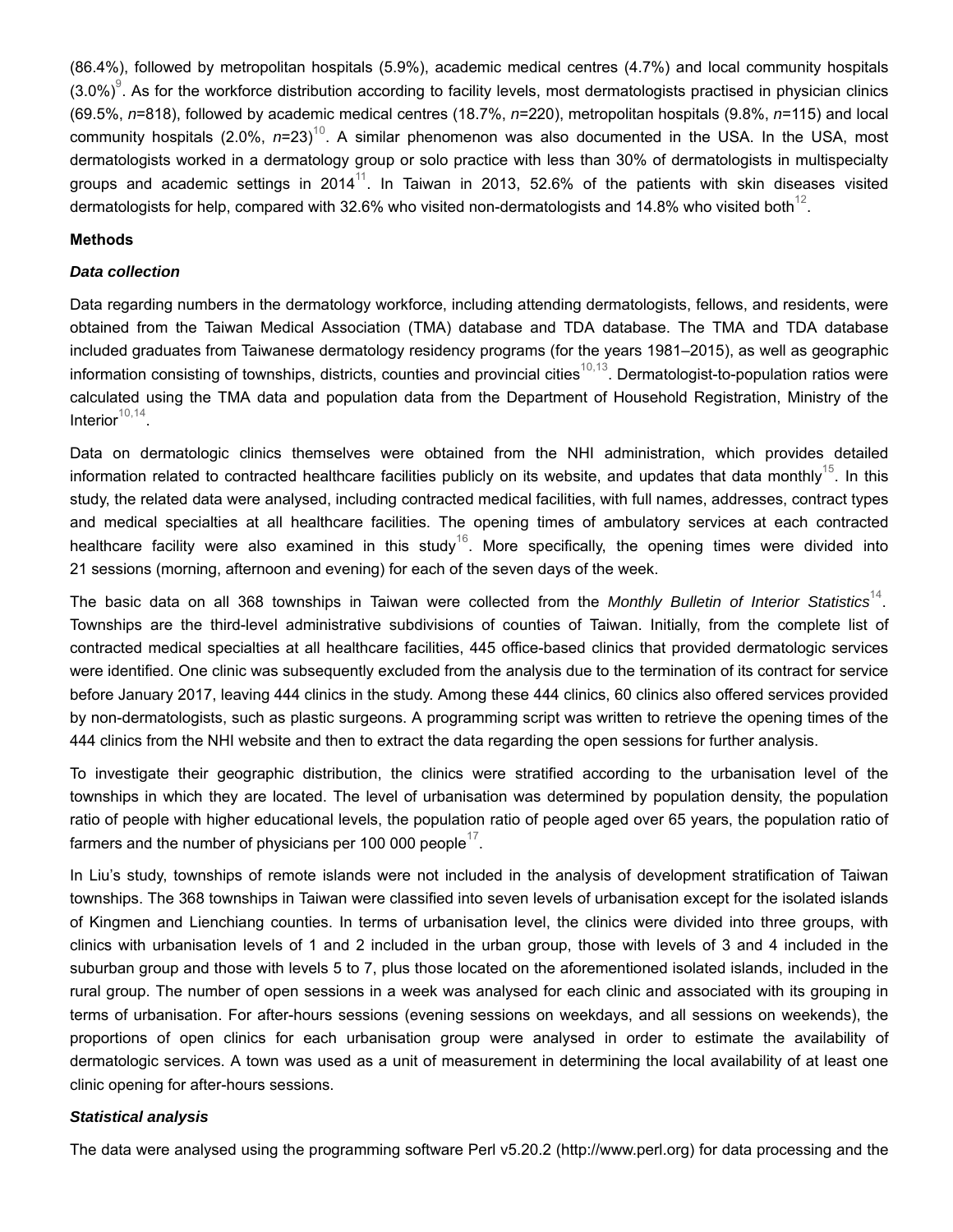statistical software SPSS v22.0 (IBM; http://www.spss.com) for statistical analysis. In this study, descriptive statistics were applied to evaluate the distributions of the dermatology workforce and the opening times of clinics. A  $\chi^2$  test and Fisher's exact test were performed to compare the open ratios between the three groups with urban areas being the control group. A *p*-value less than 0.05 (two-tailed) was considered statistically significant.

### *Ethics approval*

According to Taiwan's personal data privacy legislation and the regulations of the institutional review board (IRB) at Taipei Veterans General Hospital (Taipei, Taiwan), the use of publicly available data is exempted from the need for IRB approval.

#### **Results**

## *Geographic distributions and density of dermatologists*

The number of board-certified dermatologists in Taiwan increased from 125 in 1985 to 1002 in 2015. When normalised for population growth, this increase was still substantial (Fig1). There are now 4.27 dermatologists per 100 000 persons. However, this growing workforce is geographically maldistributed (Fig2). Of the 21 administrative divisions containing at least one dermatologist, 11 (52.4%) had fewer than four dermatologists per 100 000 people (Table 1). The three most dermatologist-dense areas in Taiwan were Taipei City, Chiayi City and Taichung City, while Lienchiang County had no dermatologists at all.

| Rank           | Location               | Dermatologists (n) | Dermatologists per<br>100 000 people (n) |  |  |  |  |
|----------------|------------------------|--------------------|------------------------------------------|--|--|--|--|
| 1              | Taipei City            | 260                | 9.61                                     |  |  |  |  |
| $\overline{a}$ | Chiayi City            | 18                 | 6.66                                     |  |  |  |  |
| 3              | <b>Taichung City</b>   | 171                | 6.23                                     |  |  |  |  |
| $\overline{4}$ | Kaohsiung City         | 154                | 5.54                                     |  |  |  |  |
| 5              | <b>Hsinchu City</b>    | 23                 | 5.30                                     |  |  |  |  |
| 6              | New Taipei City        | 188                | 4.73                                     |  |  |  |  |
| $\overline{7}$ | Keelung City           | 16                 | 4.30                                     |  |  |  |  |
| 8              | <b>Tainan City</b>     | 80                 | 4.24                                     |  |  |  |  |
| $\overline{9}$ | Taoyuan City           | 89                 | 4.23                                     |  |  |  |  |
| 10             | Changhua County        | 51                 | 3.96                                     |  |  |  |  |
| 11             | <b>Hualien County</b>  | 12                 | 3.62                                     |  |  |  |  |
| 12             | <b>Yilan County</b>    | 12                 | 2.62                                     |  |  |  |  |
| 13             | <b>Hsinchu County</b>  | 13                 | 2.40                                     |  |  |  |  |
| 14             | Yunlin County          | 16                 | 2.29                                     |  |  |  |  |
| 15             | <b>Taitung County</b>  | 5                  | 2.25                                     |  |  |  |  |
| 16             | <b>Pingtung County</b> | 17                 | 2.02                                     |  |  |  |  |
| 17             | Nantou County          | 10                 | 1.96                                     |  |  |  |  |
| 18             | Penghu County          | $\overline{2}$     | 1.95                                     |  |  |  |  |
| 19             | Miaoli County          | 9                  | 1.60                                     |  |  |  |  |
| 20             | Chiayi County          | 6                  | 1.15                                     |  |  |  |  |
| 21             | Kinmen County          | 1                  | 0.75                                     |  |  |  |  |
| 22             | Lienchiang County      | 0                  | 0.00                                     |  |  |  |  |

## **Table 1: Geographic density of dermatologists in Taiwan**



**Figure 1: Number of dermatologists per 100 000 people in Taiwan, 1985–2015.**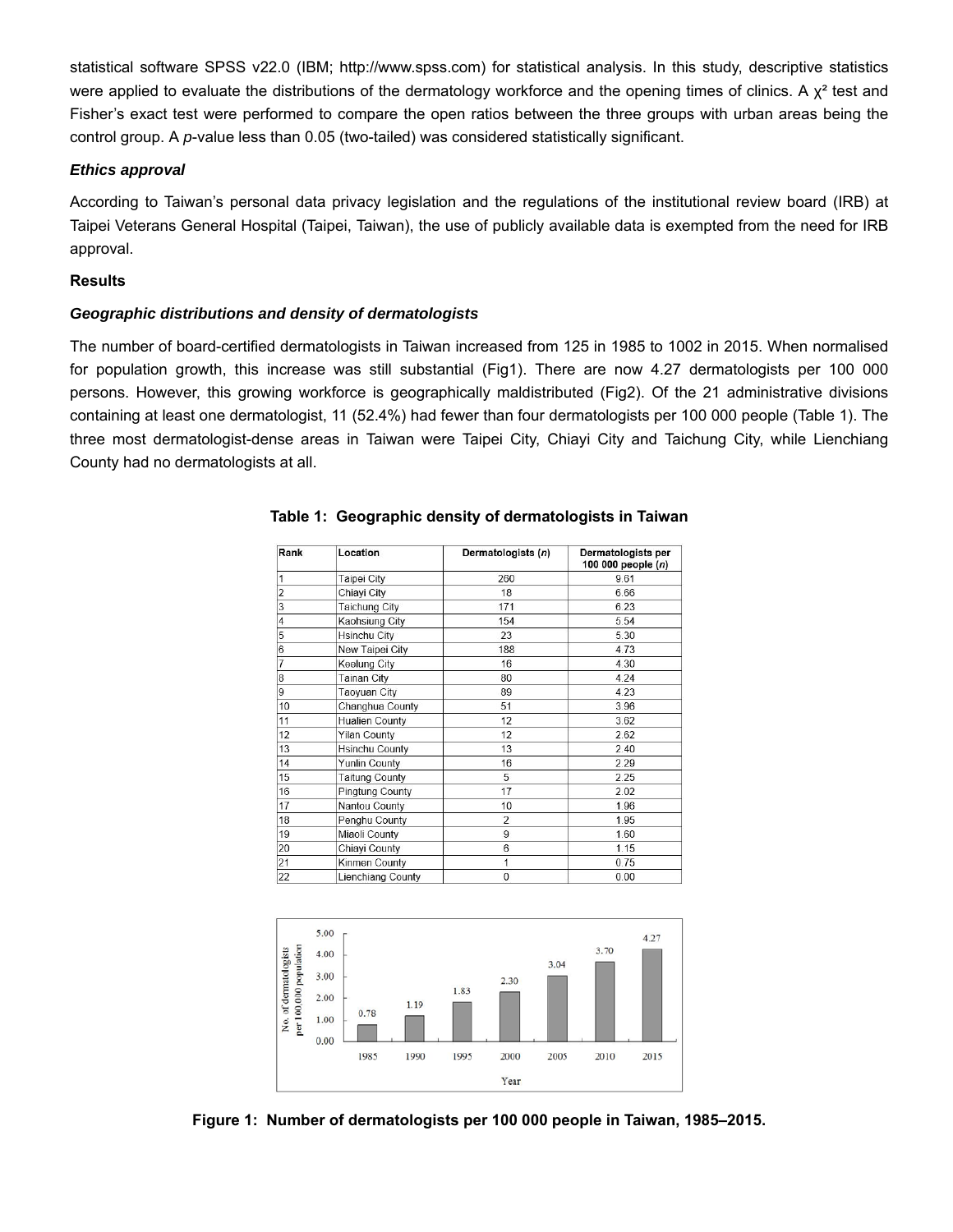

**Figure 2: Dermatologist density in Taiwan (dermatologists per 100 000 people).**

## *Geographic distribution of dermatologic clinics*

Among the 444 office-based dermatologic clinics in Taiwan, the majority are situated in urban (77.4%, *n*=344) and suburban (20.9%, *n*=93) areas. While 91.3% (*n*=63) of urban towns had at least one dermatology clinic in town, 63.9% (*n*=92) of suburban towns and 96.1% (*n*=149) of rural towns had no dermatology clinic. When normalised for population size, the urban–rural disparity was still substantial (Table 2).

| <b>Urbanisation level</b> | Total<br>townships (n) | Dermatologic<br>clinics $(n)$ | Dermatologic clinics per<br>100 000 people (n) | Towns with at least one<br>dermatologic clinic $(n\%)$ |  |  |  |  |  |
|---------------------------|------------------------|-------------------------------|------------------------------------------------|--------------------------------------------------------|--|--|--|--|--|
| Urban                     | 69                     | 344                           | 2.79                                           | 63 (91.3)                                              |  |  |  |  |  |
|                           | 27                     | 161                           | 3.23                                           | 23 (85.2)                                              |  |  |  |  |  |
|                           | 42                     | 183                           | 2.55                                           | 39 (92.9)                                              |  |  |  |  |  |
| Suburban                  | 144                    | 93                            | 1.08                                           | 52(36.1)                                               |  |  |  |  |  |
|                           | 57                     | 53                            | 1.04                                           | 30(52.6)                                               |  |  |  |  |  |
| 4                         | 87                     | 40                            | 1.12                                           | 22 (25.3)                                              |  |  |  |  |  |
| Rural                     | 155                    |                               | 0.27                                           | 6(3.9)                                                 |  |  |  |  |  |
| 5                         | 35                     |                               | 0                                              | 0(0.0)                                                 |  |  |  |  |  |
| R                         | 61                     |                               | 0.11                                           | 1(1.6)                                                 |  |  |  |  |  |
|                           | 49                     |                               | 0.51                                           | 4(8.2)                                                 |  |  |  |  |  |
| Remote islands            | 10                     |                               | 0.68                                           | 1(10.0)                                                |  |  |  |  |  |



# *After-hours availability of dermatologic services*

During weekday daytimes, at least 98.9% of the dermatologic clinics are open. On weekday evenings, 99.7% of the clinics in urban areas and at least 93.5% in suburban areas provide services, compared with a minimum of just 85.7% in rural areas. Altogether, a maximum of only 57.1% of the rural clinics are open during any of Saturday evening, Sunday daytime and Sunday evening, while the corresponding maximum percentage is 75.9% for urban areas. Most of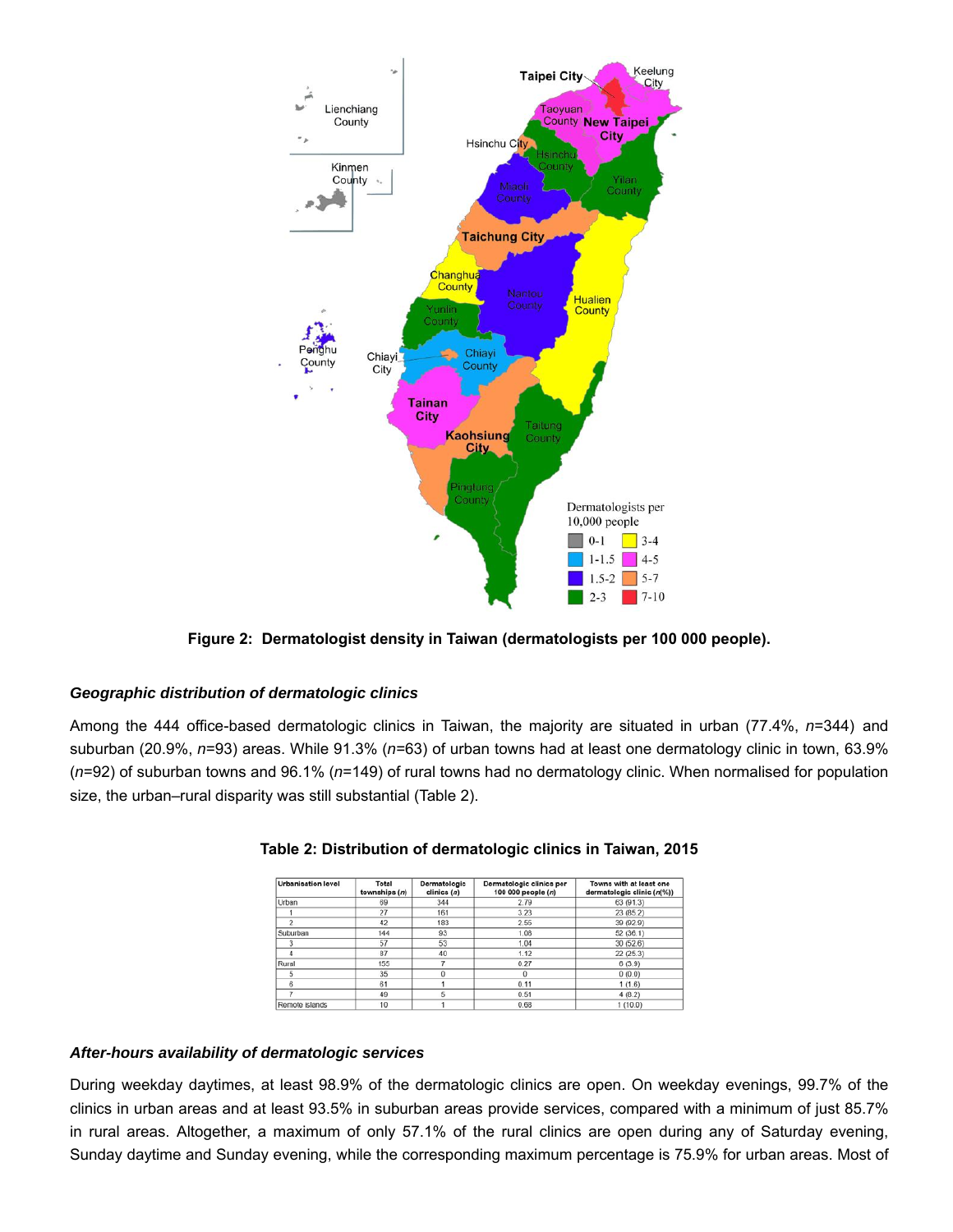the clinics in all three urbanisation groups are closed on Sunday, but the percentage of clinics providing services is highest in urban areas. Statistical analysis shows that the open ratios in suburban areas are significantly lower than those in urban areas on Saturday evening, Sunday daytime and Sunday evening (*p*<0.001), while urban and rural areas have no significant difference in open ratios on these three sections. On average, dermatologic clinics in Taiwan provide 14.9 (standard deviation (SD) 3.04) service sessions per week. In this respect, the urban–rural disparity was minimal, with urban clinics averaging 14.7 (SD 3.07) sessions per week, suburban clinics averaging 15.6 (SD 2.78) sessions per week and rural clinics averaging 14.7 (SD 2.56) sessions per week (Table 3).

|                      | Monday                 |                |                         |     | Tuesdav               |                |               |               |              |                            |               |         | Wednesdav              |       |               | Thursday |              |      |                   | Friday           |                         |     |               | Saturday      |               |               |              | Sunday                |  |  |
|----------------------|------------------------|----------------|-------------------------|-----|-----------------------|----------------|---------------|---------------|--------------|----------------------------|---------------|---------|------------------------|-------|---------------|----------|--------------|------|-------------------|------------------|-------------------------|-----|---------------|---------------|---------------|---------------|--------------|-----------------------|--|--|
|                      | Day<br>(%)             | pt             | Night pt<br>(%)         |     | Day (%)               | p <sup>†</sup> | Night<br>(%)  | pt            | Day<br>(%)   | l pt<br>Night<br>рt<br>(%) | Day<br>(%)    | р1      | Night<br>(%)           | рt    | Day<br>(%)    | pt       | Night<br>(%) | l pt | Day<br>(%)        | pt               | Night<br>(%)            | рt  | Day<br>(%)    | рt            | Night<br>(%)  | pt            |              |                       |  |  |
| Urban                |                        |                |                         |     |                       |                |               |               |              |                            |               |         |                        |       |               |          |              |      |                   |                  |                         |     |               |               |               |               |              |                       |  |  |
| Clinics<br>$(n=344)$ | 344<br>(100)           |                | 343<br>(99.7)           |     | 344<br>(100)          |                | 343<br>(99.7) |               | 344<br>(100) |                            | 343<br>(99.7) |         | 344<br>(100)           |       | 343<br>(99.7) |          | 344<br>(100) |      | 343<br>(99.7)     |                  | 344<br>(100)            |     | 261<br>(75.9) |               | 144<br>(41.9) |               | 64<br>(18.6) |                       |  |  |
| Towns<br>$(n=63)$    | 63<br>(100)            |                | 62<br>(98.4)            |     | 63 (100)              |                | 62<br>(98.4)  |               | 63<br>(100)  |                            | 62<br>(98.4)  |         | 63<br>(100)            |       | 62<br>(98.4)  |          | 63<br>(100)  |      | 62<br>(98.4)      |                  | 63<br>(100)             |     | 38<br>(60.3)  |               | 20<br>(31.7)  |               | 9(14.3)      |                       |  |  |
| Suburban             |                        |                |                         |     |                       |                |               |               |              |                            |               |         |                        |       |               |          |              |      |                   |                  |                         |     |               |               |               |               |              |                       |  |  |
| Clinics<br>$(n=93)$  | 93<br>(100)            |                | 93<br>(100)             |     | 1.0 92 (98.9) 0.213   |                | 87<br>(93.5)  | $< 0.0001***$ | 93<br>(100)  |                            | 91<br>(97.8)  | 0.116   | 92<br>(98.9)           | 0.213 | 90<br>(96.8)  | $0.032*$ | 93<br>(100)  | 1.0  | 93<br>(100)       | 1.0 <sub>i</sub> | 93<br>(100)             |     | 49<br>(52.7)  | $< 0.0001***$ | 4(4.3)        | $< 0.0001***$ |              | $ 0(0.0) $ <0.0001*** |  |  |
| Towns<br>$(n=52)$    | 52<br>(100)            |                | 52<br>(100)             |     | $1.0$ 51 (98.1) 0.452 |                | 48<br>(92.3)  | 0.174         | 52<br>(100)  |                            | 50<br>(96.2)  | 0.589   | 51<br>(98.1)           | 0.452 | 49<br>(94.2)  | 0.327    | 52<br>(100)  |      | 52<br>(100)       | .0               | 52<br>(100)             |     | 27<br>(51.9)  | 0.366         | (7.69)        | $0.002***$    | 0(0.0)       | $0.004**$             |  |  |
| Rural                |                        |                |                         |     |                       |                |               |               |              |                            |               |         |                        |       |               |          |              |      |                   |                  |                         |     |               |               |               |               |              |                       |  |  |
| Clinics<br>$(n=7)$   | $\rightarrow$<br>(100) | .01            | $\overline{7}$<br>(100) | 1.0 | 7(100)                | 1.0            | (100)         | 1.0           | ,<br>(100)   |                            | 6<br>(85.7)   | $0.04*$ | $\rightarrow$<br>(100) | 1.0   | 6<br>(85.7)   | $0.04*$  | (100)        |      | $1.0$ 7 (100) 1.0 |                  | $\overline{7}$<br>(100) | 1.0 | (57.1)        | 0.369         | (14.3)        | 0.247         | 1(14.3)      | 1.000                 |  |  |
| Towns<br>$(n=6)$     | 6<br>(100)             | $\overline{0}$ | 6<br>(100)              | 1.0 | 6(100)                |                | $1.0$ 6 (100) | 1.0           | 6<br>(100)   |                            | 5<br>(83.3)   | 0.168   | 6<br>(100)             | 1.0   | 5<br>(83.3)   | 0.168    | 6<br>(100)   |      | 1.06(100)[1.0]    |                  | 6<br>(100)              | 1.0 | 3(50)         | 0.681         | (14.3)        | 0.659         | 1(14.3)      | 1.000                 |  |  |

**Table 3: Temporal availability of dermatologic services, stratified by urbanisation level**

 $\frac{1}{2}$ <br>  $\frac{1}{2}$ <br>  $\frac{1}{2}$ <br>  $\frac{1}{2}$ <br>  $\frac{1}{2}$ <br>  $\frac{1}{2}$ <br>  $\frac{1}{2}$ <br>  $\frac{1}{2}$ <br>  $\frac{1}{2}$ <br>  $\frac{1}{2}$ <br>  $\frac{1}{2}$ <br>  $\frac{1}{2}$ <br>  $\frac{1}{2}$ <br>  $\frac{1}{2}$ <br>  $\frac{1}{2}$ <br>  $\frac{1}{2}$ <br>  $\frac{1}{2}$ <br>  $\frac{1}{2}$ <br>  $\frac{1}{2}$ <br>  $\frac{1}{2}$ <br>

#### **Discussion**

Previous studies have shown that patients with dermatologic conditions frequently receive medical care from non-dermatologists $^{18,19}$ . According to one 2001 study in the USA, 36.5% of patients presenting to primary care physicians had at least one skin problem, with that problem being the chief complaint for 58.7% of those patients $^{\rm 20}$ . Among patients with skin conditions, dermatologists manage only 40% of outpatient visits $^{21}$ . A 2006 study in Taiwan found that 26.0% of outpatients had at least one skin condition, and that patients with skin diseases accounted for 5.4% of total ambulatory care visits $^{22}$ . Several studies have suggested that dermatologists are superior to non-dermatologists in managing skin diseases and performing cutaneous cosmetic and surgical procedures $^{4\text{-}6,23}$ . As such, an insufficient supply of dermatologists can threaten patient access to specialised skin care and potentially affect quality of care.

In the USA, there has been considerable debate as to whether the supply of dermatology workforce meets the nation's needs. Taiwan's total population grew by 21.6% between 1985 and 2015 $^{14}$ . During the same period, a staggering 529% increase was observed in the number of dermatologists per 100 000 people $^{\rm 10,13}.$  The Graduate Medical Education National Advisory Committee in the USA used an epidemiological approach to estimate the care required to treat the anticipated burden of skin diseases. That report was published in 1980, and suggested that about 2.8 dermatologists per 100 000 people were needed $^{24}$ . In 2015, Taiwan had 4.27 dermatologists per 100 000 people, compared with just 3.64 in the USA $^{25}$ .

#### **Conclusions**

Despite the substantial increase in Taiwan's dermatology workforce, dermatologists in Taiwan are geographically maldistributed, with many rural citizens having limited access to care. Although previous reports from Taiwan have found that the implementation of the NHI program resulted in more equal geographic distributions of physicians in general, studies in the USA have suggested that specialty has a powerful effect on physician location choice $^{26,27}.$  More specifically, while family physicians are distributed in proportion to the population in both rural and urban locations and are the largest single source of physicians in rural areas, physicians of all other specialties are much more likely to settle in urban areas. That being said, crude comparisons of the dermatologist-to-population ratios in rural and urban areas can be misleading and provide limited information about whether shortages or surpluses of dermatologic services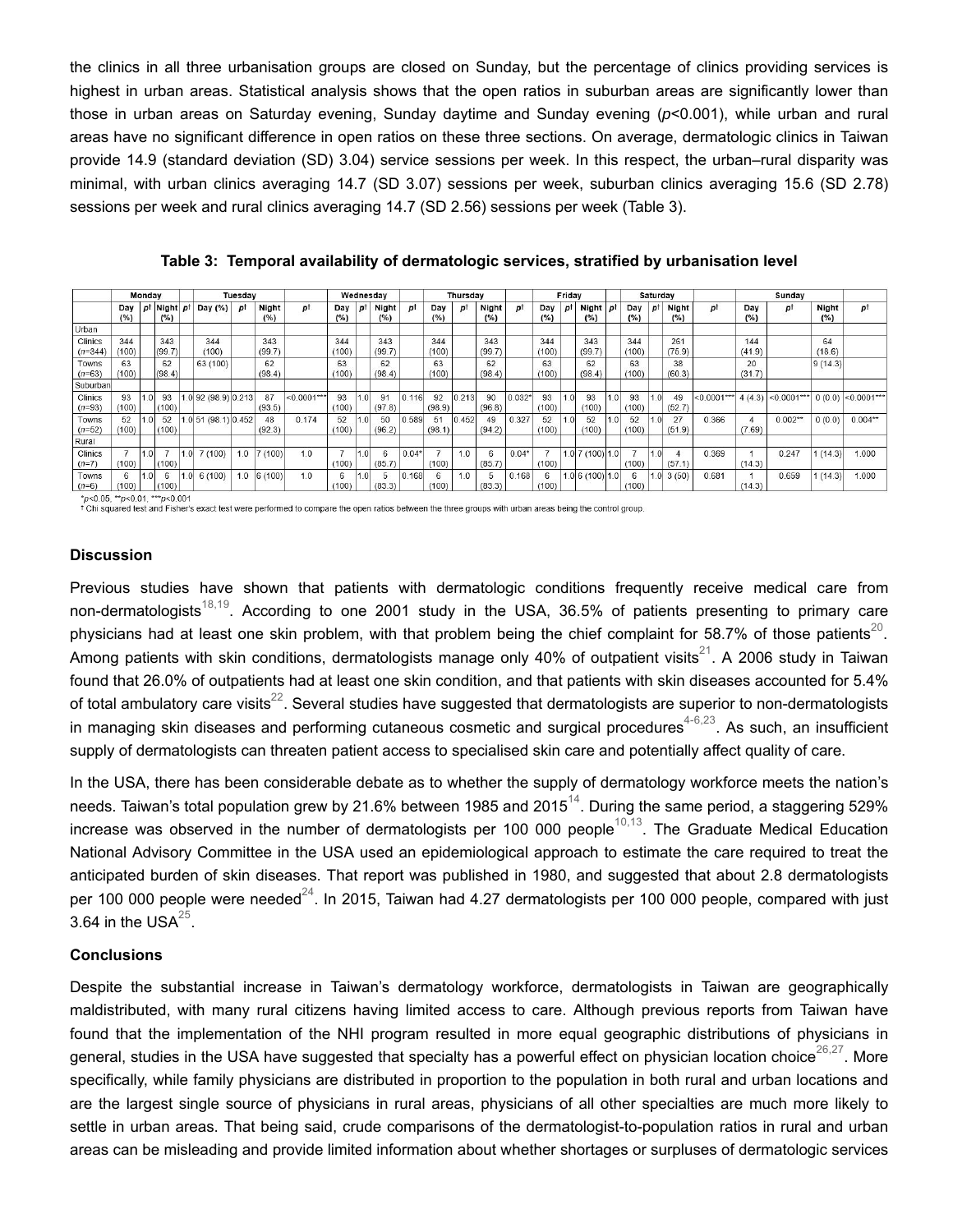exist in either location. In this study, it was found that two-thirds (67.1%) of the towns in Taiwan had no practising dermatologists. About 10.9% of Taiwan's population live in rural areas, but only 1.6% of the nation's dermatologic clinics are located in rural communities. Meanwhile, in those rural areas containing dermatologic clinics, the data indicate that the availability of dermatologic services is relatively limited on weekends. These results raised a concern regarding urban–rural disparities in the delivery of dermatologic services.

A similarly geographic maldistribution of dermatologic services has been observed in the USA $^{28,29}$ . The fact that location is consistently ranked as the highest priority in job selection suggests that this problem is likely to continue. Possible solutions to address dermatologist shortages in rural areas in Taiwan include improving postgraduate education to non-dermatologists and changing the reimbursement strategies of the NHI program to incentivise dermatologists to move to underserved areas $^{\rm 30}$ . This study found that urban dermatologists provided more services than rural ones at weekends. Given that there are many fewer dermatology clinics in rural areas than in urban areas, rural residents are relatively lacking in access to dermatologic services compared with urban residents. This implies that urban dermatologists face a more competitive practice environment than rural ones. Similar findings were reported in the USA. Dermatologists in rural communities are most likely to report a need for more dermatologists (48%), whereas urban (39%) and suburban dermatologists (32%) are more likely to report an oversupply of dermatologists $^{\rm 11}.$ Previous studies have shown that financial incentives significantly influence physicians' supply of health care $^{\rm 31}$ . The present study's findings suggest that dermatologists are financially motivated to provide more services in a more competitive environment. However, further studies are necessary to confirm this hypothesis.

There are some limitations to this study. First, the total opening times in a week could not be calculated exactly. The start and end times of each session might vary greatly among clinics. Second, the availability of dermatologic services among group practices involving physicians of several specialties might have been overestimated because the opening time schedules posted on the website of the NHI Administration display only data for whole clinics instead of individual specialties. Third, due to a lack of related data, specialties of all physicians and practice pattern were not examined in this study. Therefore, comparison of the quality of care could not be performed between dermatologists and non-dermatologists. Fourth, this was a cross-sectional study; changes and potential trends across time could not be identified due to the lack of longitudinal data. Finally, services not reimbursed by NHI were not included in this study. Considering the increasing trend of surgical and cosmetic dermatology, the lack of such data in this study limits the degree to which dermatologic practices in general can be assessed accurately.

#### **Acknowledgements**

The authors thank the School of Medicine of National Yang-Ming University and Taipei Veterans General Hospital for supporting this research.

# REFERENCES:

1 Basra MK, Shahrukh M. Burden of skin diseases. *Expert Review of Pharmacoeconomics & Outcomes Research* 2009; **9(3):** 271-283. https://doi.org/10.1586/erp.09.23 PMid:19527100

2 Kalia S, Haiducu ML. The burden of skin disease in the United States and Canada. *Dermatologic Clinics* 2012; **30(1):** 5-18. https://doi.org/10.1016/j.det.2011.09.004 PMid:22117864

3 Hollestein LM, Nijsten T. An insight into the global burden of skin diseases. *Journal of Investigative Dermatology* 2014; **134(6):** 1499-1501. https://doi.org/10.1038/jid.2013.513 PMid:24825057

4 Federman DG, Concato J, Kirsner RS. Comparison of dermatologic diagnoses by primary care practitioners and dermatologists. A review of the literature. *Archives of Family Medicine* 1999; **8(2):** 170-172. https://doi.org/10.1001 /archfami.8.2.170 PMid:10101989

5 Fleischer AB, Jr, Herbert CR, Feldman SR, O'Brien F. Diagnosis of skin disease by nondermatologists. *The American Journal of Managed Care* 2000; **6(10):** 1149-1156. PMid:11184670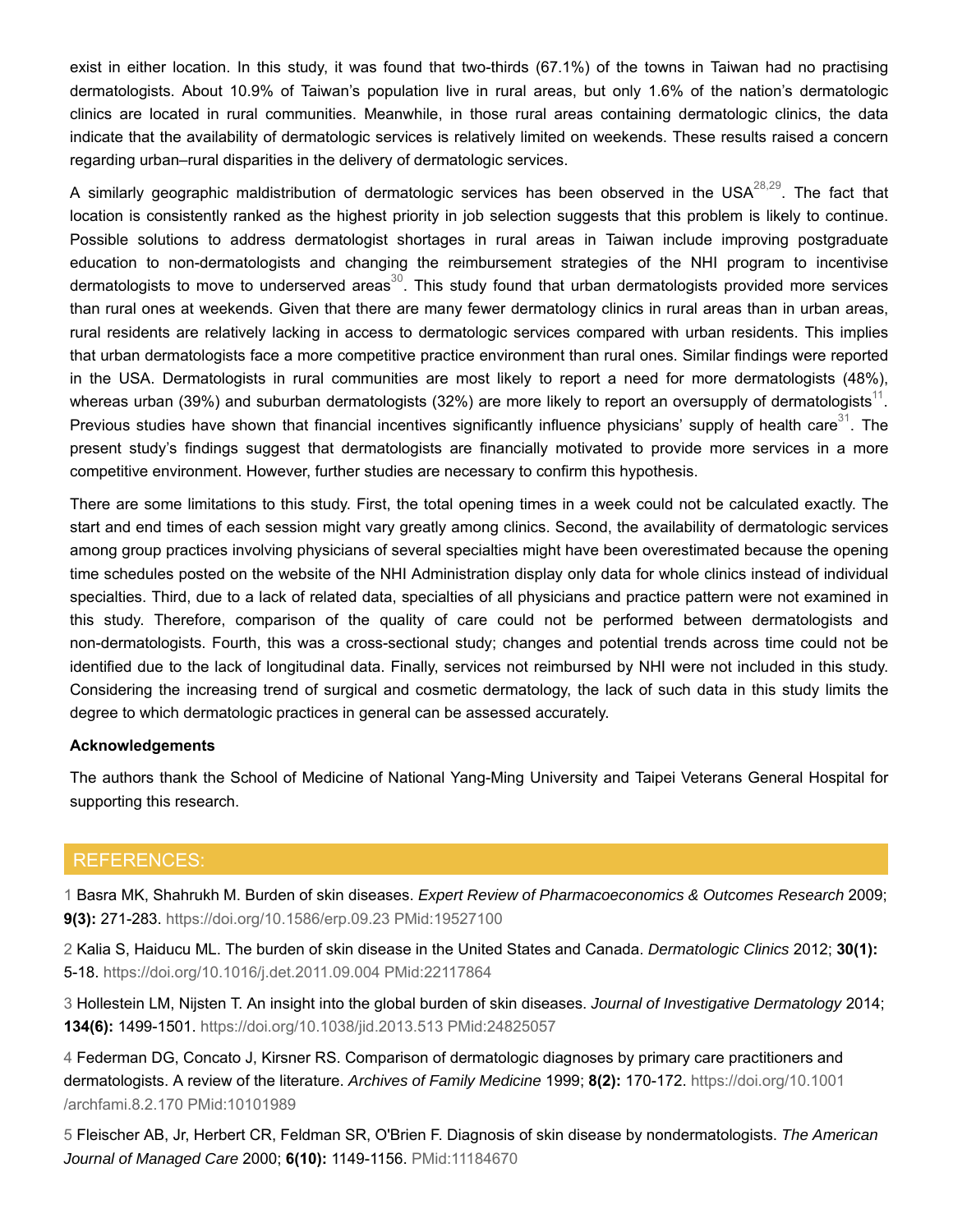6 Chen SC, Bravata DM, Weil E, Olkin I. A comparison of dermatologists' and primary care physicians' accuracy in diagnosing melanoma: a systematic review. *Archives of Dermatology* 2001; **137(12):** 1627-1634. https://doi.org/10.1001 /archderm.137.12.1627 PMid:11735713

7 Stern RS. Dermatologists and office-based care of dermatologic disease in the 21st century. *Journal of Investigative Dermatology Symposium Proceedings* 2004; **9(2):** 126-130. https://doi.org/10.1046/j.1087-0024.2003.09108.x PMid:15083778

8 Wu TY, Majeed A, Kuo KN. An overview of the healthcare system in Taiwan. *London Journal of Primary Care* 2010; **3(2):** 115-119. https://doi.org/10.1080/17571472.2010.11493315

9 Dai YX, Chen TJ, Chang YT. Ambulatory practice of dermatologists in Taiwan: a nationwide survey. *Journal of the Chinese Medical Association* 2018; **81(8):** 729-734. https://doi.org/10.1016/j.jcma.2018.01.003 PMid:29459223

10 Taiwan Medical Association. *Statistical report of practicing physicians and medical facilities in Taiwan, 2016.* 2017. Available: http://www.tma.tw/stats/files/2016\_stats.pdf (Accessed 22 February 2017).

11 Ehrlich A, Kostecki J, Olkaba H. Trends in dermatology practices and the implications for the workforce. *Journal of the American Academy of Dermatology* 2017; **77(4):** 746-752. https://doi.org/10.1016/j.jaad.2017.06.030 PMid:28784330

12 Dai YX, Chen TJ, Chang YT. Skin care services and disease prevalence in Taiwan: a nationwide study. *Dermatologica Sinica* 2018; **36(3):** 124-130. https://doi.org/10.1016/j.dsi.2017.11.001

13 Tsai TF. Thirty years of the Chinese Dermatological Society, Taipei. *Dermatologica Sinica* 2005; **26:** 137-140.

14 Department of Household Registration, Ministry of Interior. *Statistical report of demographic information [in Chinese].* 2017. Available: http://www.ris.gov.tw/346 (Accessed 1 March 2017).

15 National Health Insurance Administration, Ministry of Health and Welfare. *Datasets of NHI Contracted Medical Care Institutions [in Chinese].* 2017. Available: http://data.nhi.gov.tw/Datasets/DatasetDetail.aspx?id=328 (Accessed 1 March 2017).

16 National Health Insurance Administration, Ministry of Health and Welfare. *Opening times of ambulatory service of NHI Contracted Medical Care Institutions [in Chinese].* 2017. Available: http://www.nhi.gov.tw/query /query14.aspx?menuZ18&menu;\_idZ683&WD;\_IDZ751 (Accessed 28 February 2017).

17 Liu CY, Hung YT, Chuang YL, Chen YJ, Weng WS, Liu JS, et al. Incorporating development stratification of Taiwan townships into sampling design of large scale health interview survey. *Journal of Health Management* 2006; **4:** 1-12.

18 Feldman SR, Fleischer AB, Jr, McConnell RC. Most common dermatologic problems identified by internists, 1990-1994. *Archives of Internal Medicine* 1998; **158(7):** 726-730. https://doi.org/10.1001/archinte.158.7.726 PMid:9554678

19 Fleischer AB, Jr, Feldman SR, McConnell RC. The most common dermatologic problems identified by family physicians, 1990-1994. *Family Medicine* 1997; **29(9):** 648-652. PMid:9354872

20 Lowell BA, Froelich CW, Federman DG, Kirsner RS. Dermatology in primary care: prevalence and patient disposition. *Journal of the American Academy of Dermatology* 2001; **45(2):** 250-255. https://doi.org/10.1067/mjd.2001.114598 PMid:11464187

21 Feldman SR, Fleischer AB, Jr, Williford PM, White R, Byington R. Increasing utilization of dermatologists by managed care: an analysis of the National Ambulatory Medical Care Survey, 1990-1994. *Journal of the American Academy of Dermatology* 1997; **37(5):** 784-788. https://doi.org/10.1016/S0190-9622(97)70118-X

22 Chen TJ, Chou LF, Hwang SJ. Patterns of ambulatory care utilization in Taiwan. *BMC Health Services Research* 2006; **6:** 54. https://doi.org/10.1186/1472-6963-6-54 PMid:16672073

23 Ibrahimi OA, Bangash H, Green L, Alam M, Armstrong AW, Eisen DB. Perceptions of expertise in cutaneous surgery